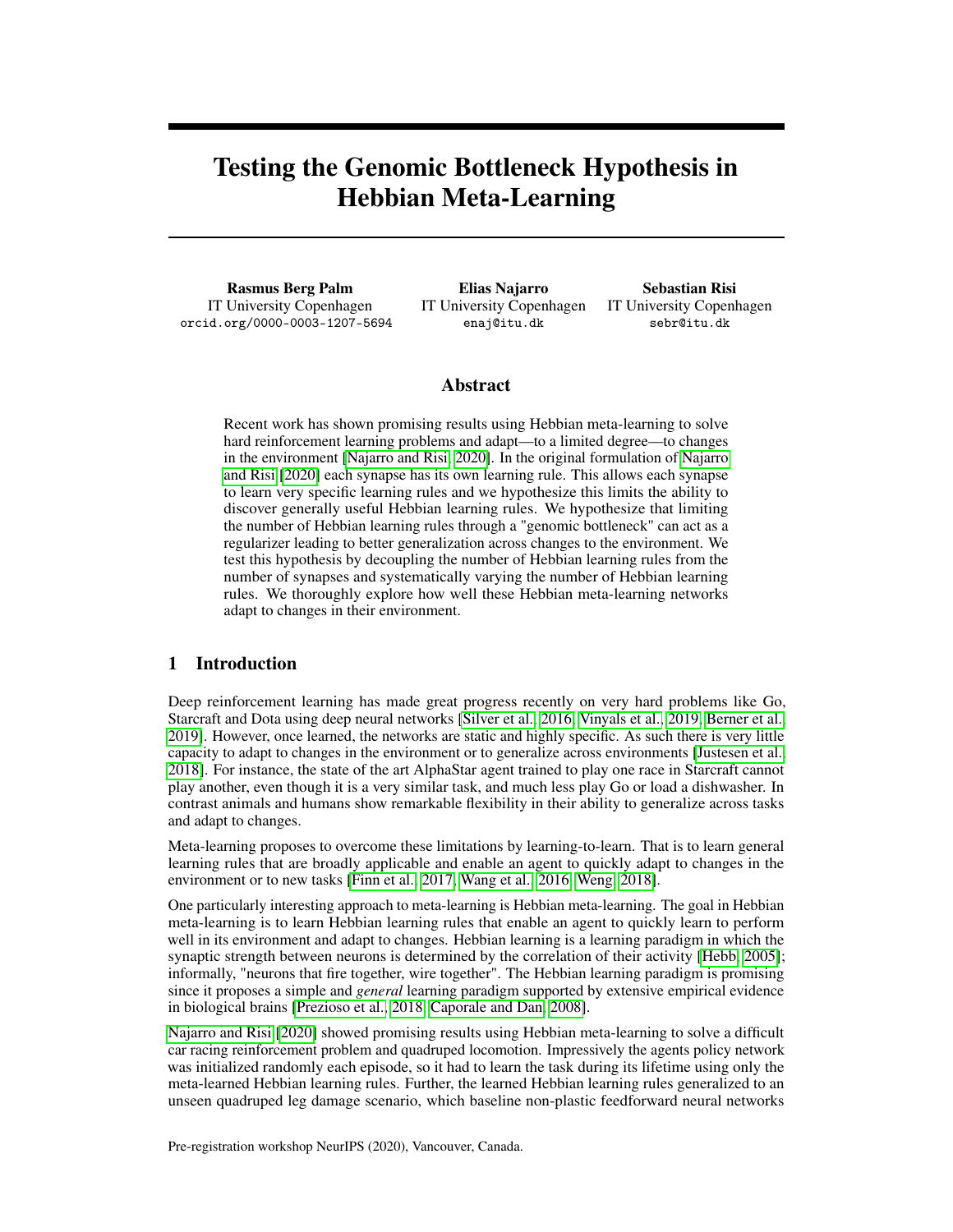could not. However, each synapse had its own learning rule, which allowed the network to learn very specific learning rules for each neuron. This raises the question to which degree the network learned to learn, or whether each learning rule rather encoded very specific dynamics for each synapse.

We hypothesize that the architecture in [Najarro and Risi](#page-4-0) [\[2020\]](#page-4-0) is limited in its ability to discover general learning rules, but rather encodes very specific dynamics for each synapse. We further hypothesize that in order to learn generally useful learning rules the network must be limited to how many learning rules it can learn. This is inspired by the genomic bottleneck observed in humans and complex animals, where the information that can be stored in the genome is several orders of magnitude smaller than what is needed to determine the final wiring of the brain [\[Zador, 2019\]](#page-5-4). We hypothesize that limiting the number of learning rules acts as a regularizer, which improves generalization and adaptability.

## 2 Related Work

Meta-Learning. In meta-learning the goal is to learn to quickly adapt to a target task given a set of training tasks [\[Weng, 2018\]](#page-5-3). Common approaches can loosely be categorized into black-box, optimization and metric-based. Black box methods learn a function that, conditioned on samples from a new task, outputs a function to solve the new task. For instance by jointly learning a network that can produce a latent summary of a new task and a network that can solve the task given the latent summary [\[Santoro et al., 2016,](#page-5-5) [Mishra et al., 2017\]](#page-4-7). Optimization-based attempts to learn to quickly optimize on a new task, e.g. by finding an initialization from which optimization on new tasks is fast [\[Finn et al., 2017,](#page-4-3) [Nichol et al., 2018\]](#page-4-8) or by learning the optimization algorithm [\[Andrychowicz et al.,](#page-4-9) [2016,](#page-4-9) [Li et al., 2017\]](#page-4-10). Metric based approaches learns an embedding space that facilitates effective distance based classification, e.g. Siamese networks [\[Koch et al., 2015\]](#page-4-11) or prototypical networks [\[Snell et al., 2017\]](#page-5-6). Meta Reinforcement Learning (RL) extends the meta-learning idea to the reinforcement learning setting. Formally the goal is to quickly learn to perform well in a new Markov Decision Process (MDP) given a set of training MDPs. A common approach is to learn a recurrent neural network policy where the hidden activations are not reset between episodes [\[Wang et al., 2016,](#page-5-2) [Duan et al., 2016\]](#page-4-12). This allows the policy network to discover how the environment behaves across episodes and adapt its policy. Another common approach is meta-learning an initialization of a policy network from which policy gradient descent can quickly adapt to the new MDP [\[Finn et al., 2017,](#page-4-3) [Song et al., 2019\]](#page-5-7).

Plastic Artificial Neural Networks A less explored meta-learning approach is based on plastic neural networks that are optimized to have both innate properties and the ability to learn during their lifetime. For example, such networks can learn by changing the connectivity among neurons through local learning rules like Hebbian plasticity [\[Soltoggio et al., 2018,](#page-5-8) [2007\]](#page-5-9). Often these networks are optimized through evolutionary algorithms [\[Soltoggio et al., 2018,](#page-5-8) [Najarro and Risi, 2020\]](#page-4-0) but more recently optimizing the plasticity of connections in a network through gradient descent has also been shown possible [\[Miconi et al., 2018\]](#page-4-13). However, in contrast to the evolving Hebbian learning rules approach in [Najarro and Risi](#page-4-0) [\[2020\]](#page-4-0), the gradient descent approach [\[Miconi et al., 2018\]](#page-4-13) was so far restricted to only evolving a single plasticity parameter for each connection instead of a different Hebbian rule.

Fast Weights Artificial neural networks (ANN) have either a slow form of storing information through updating the weights—or, if they are recurrent, a very fast form of information storage in the form of internal activations. Fast weights seeks to introduce an intermediate time-scale to the information storage in ANNs [\[Hinton and Plaut, 1987,](#page-4-14) [Schmidhuber, 1992\]](#page-5-10) and is motivated by the observation that biological neural networks have learning processes occurring concurrently that span across very different time scales. Recently, this approach has been successfully applied to image recognition tasks as well as a model for content-addressable memory [\[Ba et al., 2016\]](#page-4-15). In the context of meta-learning, fast weights has been shown to perform meta-RL by having an ANN update the weights of a policy network on a per task basis [\[Munkhdalai and Yu, 2017\]](#page-4-16). Additionally [Munkhdalai and Trischler](#page-4-17) [\[2018\]](#page-4-17) showed that a fast-weights Hebbian mechanism is capable of performing one-shot supervised learning tasks.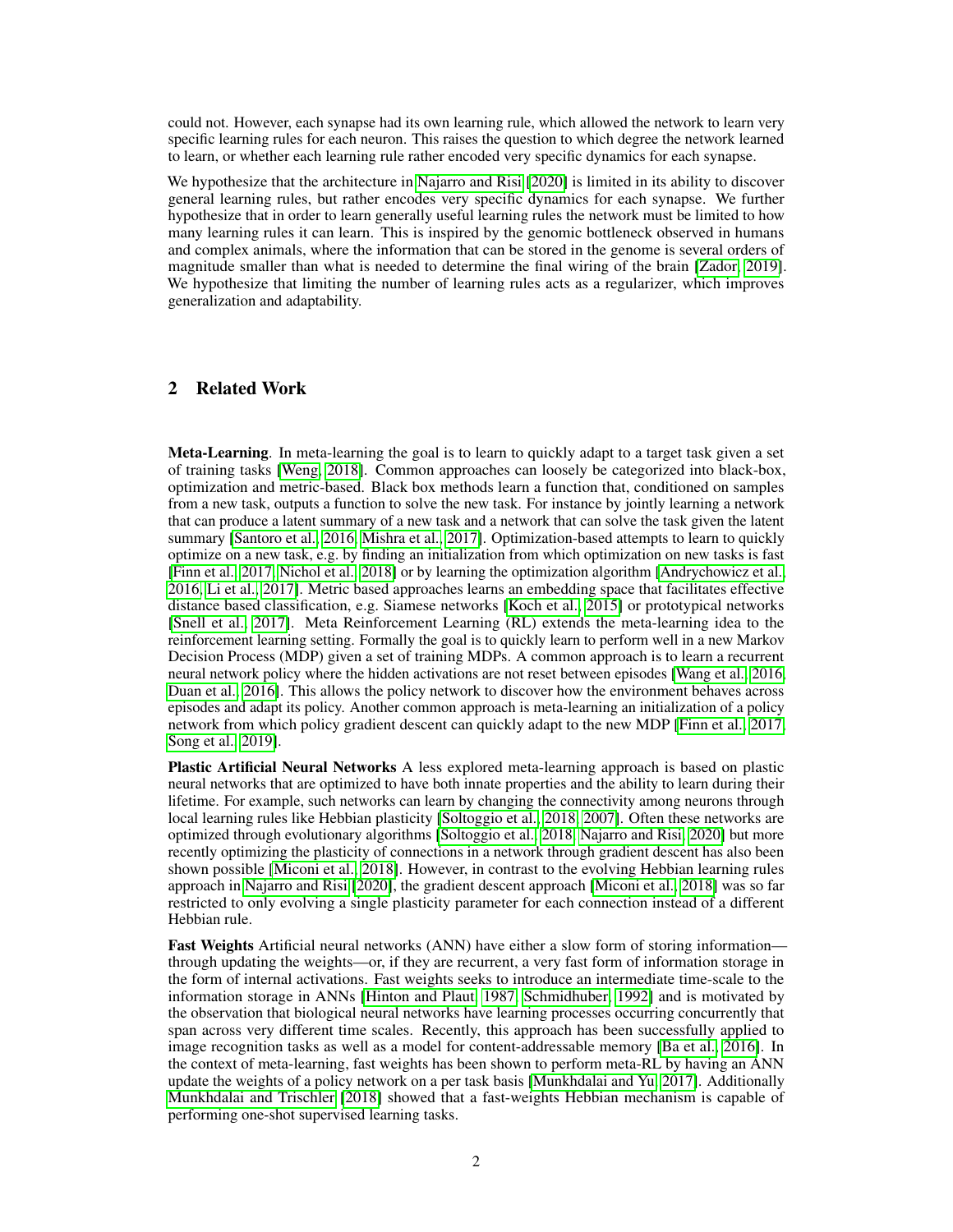# 3 Hebbian meta-learning

In Hebbian meta-learning the goal is to meta-learn Hebbian learning rules that enable an agent to perform well, and adapt to changes, in its environment.

#### 3.1 Hebbian Learning

The agent acts in an episodic reinforcement learning environment and is controlled by a neural policy network. At the start of each episode the policy network is initialized with random weights, which then undergoes changes according to Hebbian learning rules during the episode. Specifically we use the ABCD Hebbian weight plasticity formalization [\[Soltoggio et al., 2007\]](#page-5-9) and the weights are updated at each step of the episode. The change to the weight connecting neuron i and j is

$$
\Delta w_{ij} = \eta_{ij} \left( A_{ij} o_i o_j + B_{ij} o_i + C_{ij} o_j + D_{ij} \right) , \qquad (1)
$$

where  $o_i$  and  $o_j$  are the pre- and post-synaptic activation of the neurons and  $h = \{ \eta, A, B, C, D \}$  are the Hebbian parameters which are fixed during the episode.

#### 3.2 Evolutionary Strategies

The Hebbian parameters are meta-learned on an evolutionary time scale  $t$ , using evolutionary strategies (ES) [\[Salimans et al., 2017\]](#page-5-11). In evolutionary strategies the goal is to maximize the expected fitness of a distribution of individuals,  $\max_{\theta} \mathbb{E}_{z \sim p(z|\theta)} F(z)$ , where  $F(z)$  is the fitness of an individual  $z$  and  $\theta$  parameterize this distribution. We compute the gradient of this objective using the score function estimator and use gradient ascent to maximize it,

<span id="page-2-0"></span>
$$
\nabla_{\theta} \mathbb{E}_{z \sim p(z|\theta)} F(z) = \mathbb{E}_{z \sim p(z|\theta)} F(z) \nabla_{\theta} \log(p(z|\theta))
$$
  

$$
\theta^{t+1} = \theta^t + \alpha \left[ \mathbb{E}_{z \sim p(z|\theta^t)} F(z) \nabla_{\theta^t} \log(p(z|\theta^t)) \right],
$$
 (2)

where  $\alpha$  is the learning rate. The expectation is evaluated using n samples, the population size. In order to use ES then, we must define  $F(z)$  and  $p(z|\theta)$ . In this paper  $F(z)$  is always the accumulated reward of an episode.

#### 3.3 Individual Learning Rules

For the case of individual learning rules, N synapses each have their own learning rules  $h_i =$  $[\eta_i, A_i, B_i, C_i, D_i]$ , which are drawn from independent normal distributions with fixed variance  $\sigma^2$ and meta-learned means  $\mu \in \mathbb{R}^{N \times 5}$ . In this case  $p(z|\theta) = p(h|\mu) = \prod_{i=1}^{N} \mathcal{N}(h_i|\mu_i, \sigma)$ , where  $\mu_i$ denotes the *i*'th row of the  $\mu$  parameters. Inserting into eq. [\(2\)](#page-2-0) and deriving the gradient this reduces to the expression in [\[Najarro and Risi, 2020,](#page-4-0) [Salimans et al., 2017\]](#page-5-11),

$$
\mu^{t+1} = \mu^t + \alpha \left[ \frac{1}{\sigma} \mathbb{E}_{\epsilon \sim \mathcal{N}(0,I)} F(\mu^t + \sigma \epsilon) \epsilon \right],
$$

where  $\epsilon$  is a sample from a standard normal  $\mathcal{N}(0, I)$ .

#### 3.4 Shared Learning Rules

To explore the effect of sharing a limited amount of Hebbian learning rules we sample each synapses' learning rule from a Gaussian Mixture Model (GMM) with  $M$  clusters, such that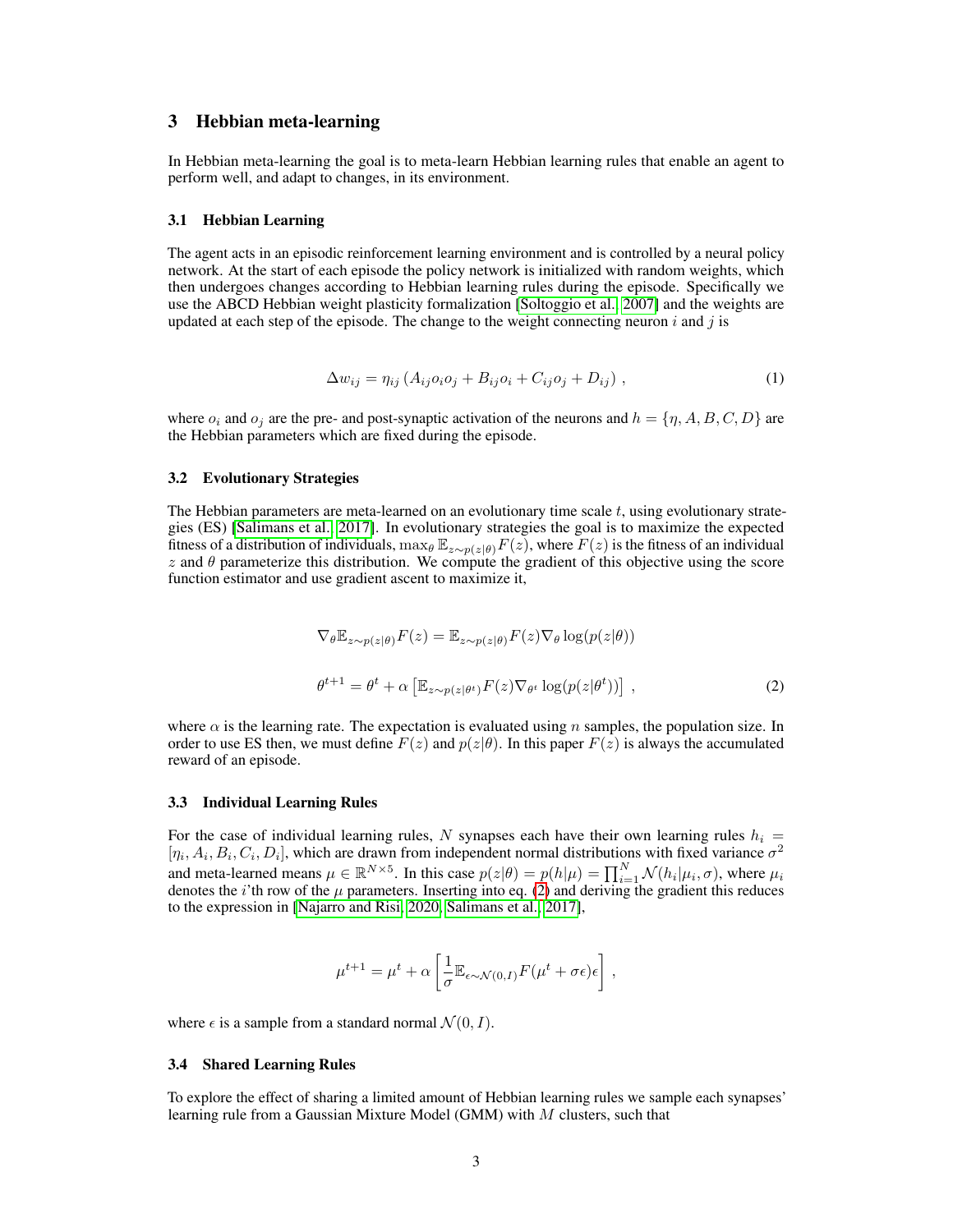$$
k \sim p(k|\lambda) \in [1, ..., M]^N, \lambda \in \mathbb{R}^{N \times M},
$$

$$
h \sim \mathcal{N}(m|\mu_k, \sigma) \in \mathbb{R}^{N \times 5}, \mu \in \mathbb{R}^{M \times 5},
$$

$$
p(z|\theta) = p(h|\mu, \lambda) = \prod_{i=1}^N \sum_{k=1}^M \mathcal{N}(h_i|\mu_k, \sigma) p(k|\lambda_i).
$$

Here  $p(k|\lambda_i) = e^{\lambda_{ik}} / \sum_{j=1}^{M} e^{\lambda_{ij}}$ , i.e. the softmax categorical distribution parameterized by  $\lambda_i$  logits for synapse i and the meta learned parameters are  $\mu$  and  $\lambda$ . We use automatic differentiation to compute the gradient of the log likelihood of this distribution with respect to  $\mu$  and  $\lambda$ , and then use eq. [\(2\)](#page-2-0) to update  $\mu$  and  $\lambda$ .

This approach to assigning learning rules to synapses is the most flexible and direct, but requires  $N \times M$  parameters. However we are only interested in testing the effect of limiting the number of learning rules, not the number of parameters or bits needed to encode an individual, although those are interesting directions for future work.

### 4 Experiments

The first experiment is to replicate the original results of [Najarro and Risi](#page-4-0) [\[2020\]](#page-4-0) to ensure a fair comparison. In all experiments we use the same experimental setup, architectures and hyperparameters as in [Najarro and Risi](#page-4-0) [\[2020\]](#page-4-0) except where noted.

Similar to [Najarro and Risi](#page-4-0) [\[2020\]](#page-4-0) we experiment on the car racing and quadruped locomotion tasks. We perform leave-one-out cross-validation, with five variations for each tasks. The five variations for the car racing tasks are: 1) default settings, 2,3) twice and half the road friction coefficient and 4,5) constant force pushing the car west and east. For the quadruped locomotion task the variations are 1) default settings, 2,3) left and right front leg damage as in [Najarro and Risi](#page-4-0) [\[2020\]](#page-4-0) and 4,5) 50% longer rear and front legs. We perform leave-one-out cross validation by leaving one variation out for testing and training on the remaining variations. Specifically, we use eq. [\(2\)](#page-2-0) to maximize  $\mathbb{E}_{z\sim p(z|\theta)}F'(z)$  where F' is the fitness function of a meta-task formed by taking the average fitness across the four training variations of the task.

To test our core hypothesis we evaluate for a varying number of learning rules expressed as a fraction of the number of synapses such that  $M = \frac{1}{\rho} N$ . We vary  $\rho = [1, 16, 32, 64, 128, 256, N]$ , where  $\rho = 1$  corresponds to a learning rule per synapse and  $\rho = N$  corresponds to a single learning rule.

We compare to three baselines in all experiments 1) A hebbian meta-learning network with a learning rule per synapse as in [Najarro and Risi](#page-4-0) [\[2020\]](#page-4-0), 2) an identical static network with learned weights and 3) a LSTM baseline with hidden states initialized to zero at the start of each episode [\[Hochreiter](#page-4-18) [and Schmidhuber, 1997\]](#page-4-18). We construct the LSTM baseline by replacing the first densely connected layer in the static baseline with a LSTM layer and keeping everything else the same. All architectures are optimized using ES.

## 5 Discussion

A limitation of our approach to Hebbian meta-learning is that the agent cannot adapt to changes in the reward function during its lifetime, since it does not observe the reward. The reward is only observed at the evolutionary time scale. As such all the training and test tasks must share the same reward function. This is in contrast to common benchmarks in meta RL where the reward function differs across training and test MDPs. Previous research have proposed modulating Hebbian learning based on the reward [\[Abbott, 1990,](#page-3-0) [Krichmar, 2008,](#page-4-19) [Soltoggio et al., 2007\]](#page-5-9). We leave adapting to changes in the reward function during the lifetime of the agent to future work.

## References

<span id="page-3-0"></span>LF Abbott. Modulation of function and gated learning in a network memory. *Proceedings of the National Academy of Sciences*, 87(23):9241–9245, 1990.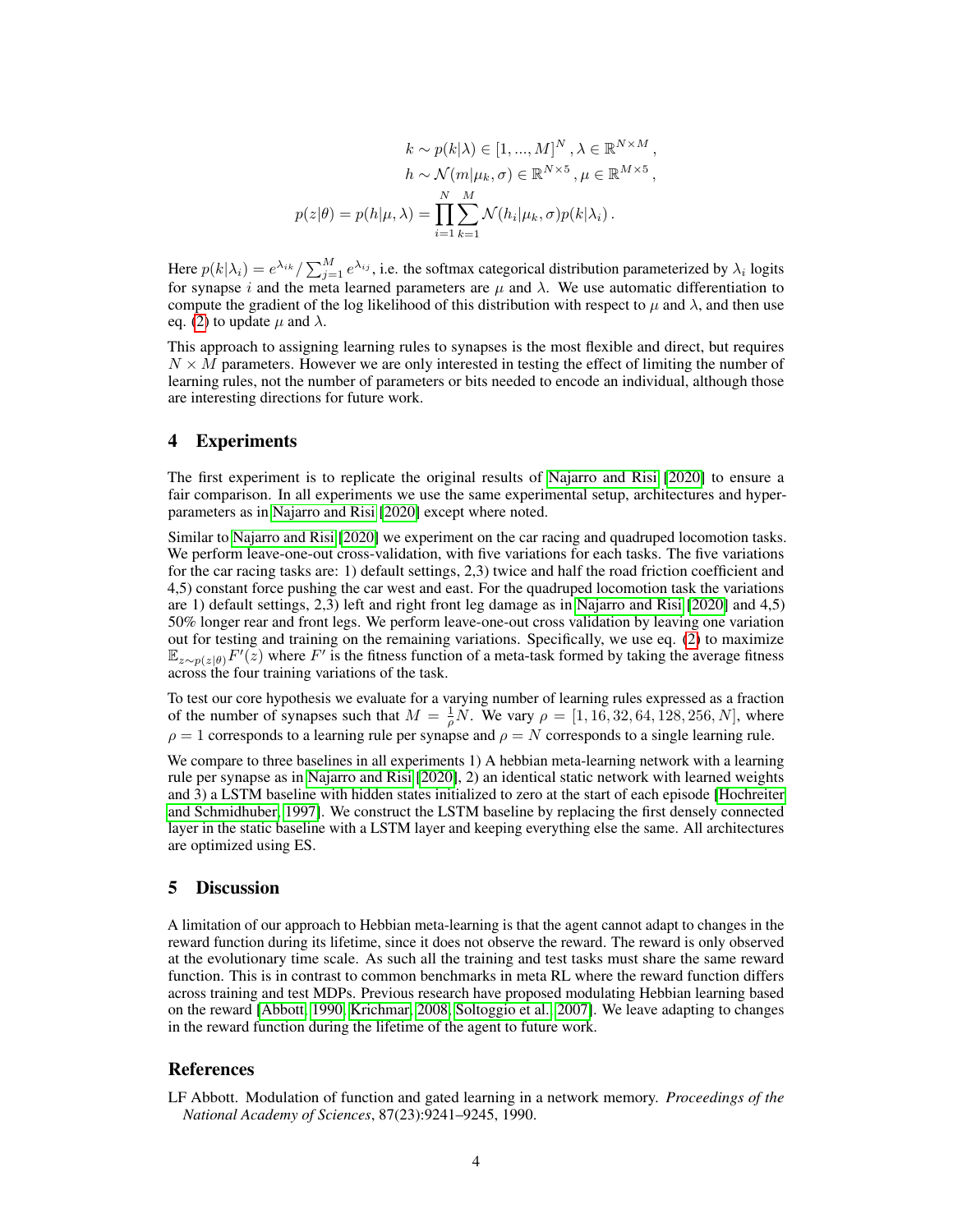- <span id="page-4-9"></span>Marcin Andrychowicz, Misha Denil, Sergio Gomez, Matthew W Hoffman, David Pfau, Tom Schaul, Brendan Shillingford, and Nando De Freitas. Learning to learn by gradient descent by gradient descent. In *Advances in neural information processing systems*, pages 3981–3989, 2016.
- <span id="page-4-15"></span>Jimmy Ba, Geoffrey Hinton, Volodymyr Mnih, Joel Z. Leibo, and Catalin Ionescu. Using Fast Weights to Attend to the Recent Past. *ArXiv e-prints*, Oct 2016. URL [https://arxiv.org/abs/](https://arxiv.org/abs/1610.06258v3) [1610.06258v3](https://arxiv.org/abs/1610.06258v3).
- <span id="page-4-1"></span>Christopher Berner, Greg Brockman, Brooke Chan, Vicki Cheung, Przemysław D˛ebiak, Christy Dennison, David Farhi, Quirin Fischer, Shariq Hashme, Chris Hesse, et al. Dota 2 with large scale deep reinforcement learning. *arXiv preprint arXiv:1912.06680*, 2019.
- <span id="page-4-6"></span>Natalia Caporale and Yang Dan. Spike timing–dependent plasticity: a hebbian learning rule. *Annu. Rev. Neurosci.*, 31:25–46, 2008.
- <span id="page-4-12"></span>Yan Duan, John Schulman, Xi Chen, Peter L Bartlett, Ilya Sutskever, and Pieter Abbeel. Rl2: Fast reinforcement learning via slow reinforcement learning. *arXiv preprint arXiv:1611.02779*, 2016.
- <span id="page-4-3"></span>Chelsea Finn, Pieter Abbeel, and Sergey Levine. Model-agnostic meta-learning for fast adaptation of deep networks. *arXiv preprint arXiv:1703.03400*, 2017.
- <span id="page-4-4"></span>Donald Olding Hebb. *The organization of behavior: A neuropsychological theory*. Psychology Press, 2005.
- <span id="page-4-14"></span>Geoffrey E Hinton and David C Plaut. Using fast weights to deblur old memories. In *Proceedings of the ninth annual conference of the Cognitive Science Society*, pages 177–186, 1987.
- <span id="page-4-18"></span>Sepp Hochreiter and Jürgen Schmidhuber. Long short-term memory. *Neural computation*, 9(8): 1735–1780, 1997.
- <span id="page-4-2"></span>Niels Justesen, Ruben Rodriguez Torrado, Philip Bontrager, Ahmed Khalifa, Julian Togelius, and Sebastian Risi. Illuminating generalization in deep reinforcement learning through procedural level generation. *arXiv preprint arXiv:1806.10729*, 2018.
- <span id="page-4-11"></span>Gregory Koch, Richard Zemel, and Ruslan Salakhutdinov. Siamese neural networks for one-shot image recognition. In *ICML deep learning workshop*, volume 2. Lille, 2015.
- <span id="page-4-19"></span>Jeffrey L Krichmar. The neuromodulatory system: a framework for survival and adaptive behavior in a challenging world. *Adaptive Behavior*, 16(6):385–399, 2008.
- <span id="page-4-10"></span>Zhenguo Li, Fengwei Zhou, Fei Chen, and Hang Li. Meta-sgd: Learning to learn quickly for few-shot learning. *arXiv preprint arXiv:1707.09835*, 2017.
- <span id="page-4-13"></span>Thomas Miconi, Jeff Clune, and Kenneth O Stanley. Differentiable plasticity: training plastic neural networks with backpropagation. *arXiv preprint arXiv:1804.02464*, 2018.
- <span id="page-4-7"></span>Nikhil Mishra, Mostafa Rohaninejad, Xi Chen, and Pieter Abbeel. A simple neural attentive metalearner. *arXiv preprint arXiv:1707.03141*, 2017.
- <span id="page-4-17"></span>Tsendsuren Munkhdalai and Adam Trischler. Metalearning with Hebbian Fast Weights. *ArXiv e-prints*, Jul 2018. URL <https://arxiv.org/abs/1807.05076>.
- <span id="page-4-16"></span>Tsendsuren Munkhdalai and Hong Yu. Meta Networks. *ArXiv e-prints*, Mar 2017. URL [https:](https://arxiv.org/abs/1703.00837v2) [//arxiv.org/abs/1703.00837v2](https://arxiv.org/abs/1703.00837v2).
- <span id="page-4-0"></span>Elias Najarro and Sebastian Risi. Meta-learning through hebbian plasticity in random networks. *Neural information processing systems (NeurIPS)*, 2020.
- <span id="page-4-8"></span>Alex Nichol, Joshua Achiam, and John Schulman. On first-order meta-learning algorithms. *arXiv preprint arXiv:1803.02999*, 2018.
- <span id="page-4-5"></span>M Prezioso, MR Mahmoodi, F Merrikh Bayat, H Nili, H Kim, A Vincent, and DB Strukov. Spiketiming-dependent plasticity learning of coincidence detection with passively integrated memristive circuits. *Nature communications*, 9(1):1–8, 2018.